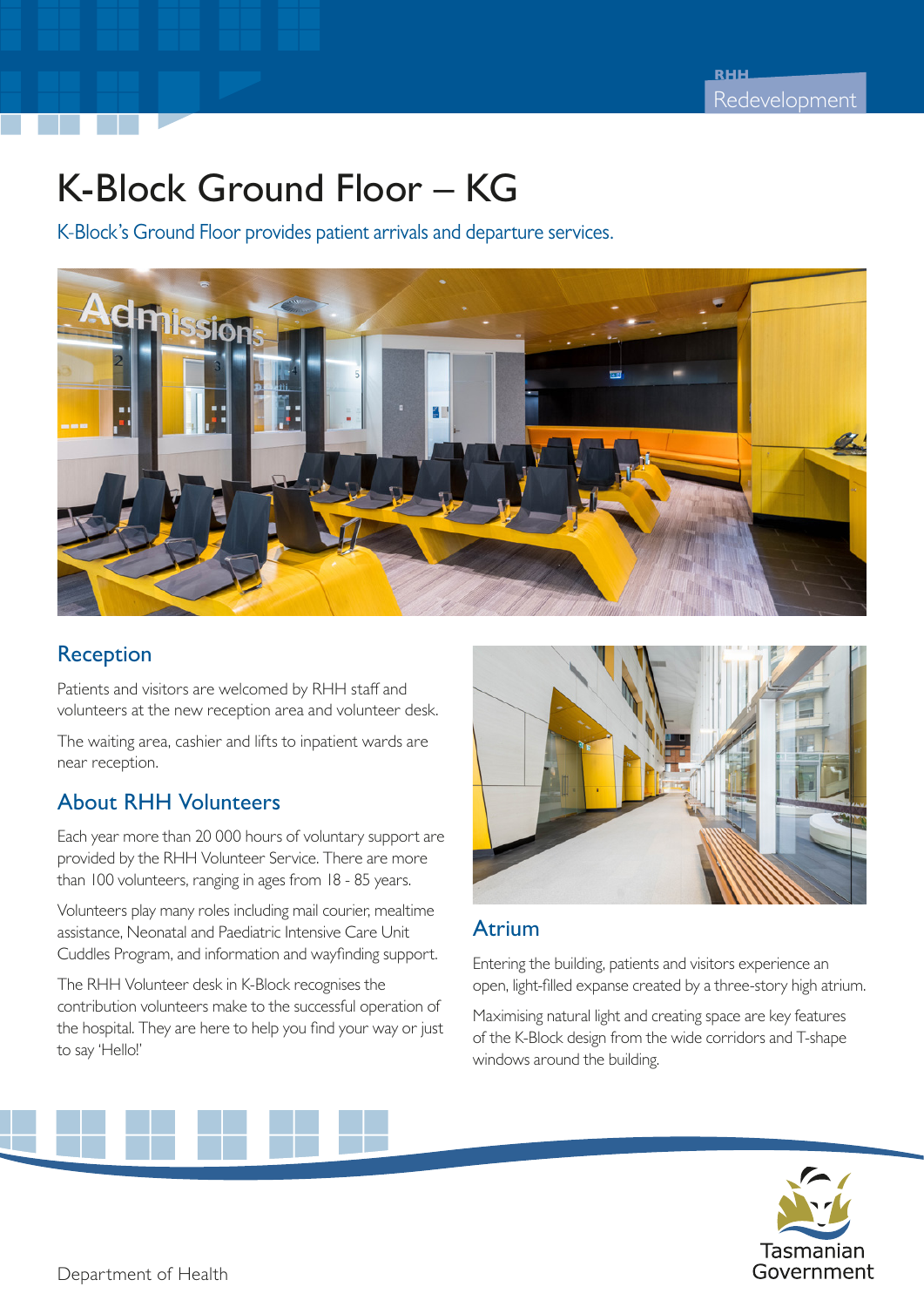

## Public Art

Created by glass artist Keith Dougall, 'Catching your breath', uses hand-blown glass bubbles as symbols of human breath and life to represent the patients, staff and visitors of the hospital.

The organic glass forms held in nets as seven, large 'breath bundles' represent the idea that the hospital brings many people together to support or 'lift' an individual.

## Patient Admissions

Patient Admissions is the place you go when you are booked for an admission.

The admissions team conducts an administrative interview with each patient - checking their personal details and preparing their medical record for admission.

# Waiting Area

Wellbeing is a key feature of the waiting area, designed as an alcove.

This makes the waiting area feel more discreet and private, which is a contrast to the adjacent atrium.

# Adult Change Room

Public facilities on the ground floor include a bathroom for people whose personal care needs require more than a standard accessible toilet.

The adult change room has a toilet pan, an adult-size adjustable changing table, a ceiling hoist, circulation space and a safe, clean environment.



# Parenting Room

The parenting room is provided for parents to feed and change babies. It has pram access.

### Lifts

There are six lifts available for public use and six lifts in the staff corridor.

All 12 K-Block lifts have a priority override function for emergency responses.

There is a dedicated helipad lift that reaches the ground floor from the helipad in around 30 seconds.

# Outdoor Areas

Garden areas have been included in the design as sunlight and natural surroundings play a part in psychological and physical wellbeing.

Twelve of the 14 plant species are Tasmanian. The landscape architects worked with staff including elder and Aboriginal Health Liaison Officer Leonie Dickson to develop the design.

Aunty Leonie was a former ATSIC Commissioner and traditional arts practitioner. Sadly, she passed away in 2017.

Aunty Leonie was a much loved and respected Aboriginal elder and valued member of the RHH community for over 10 years.